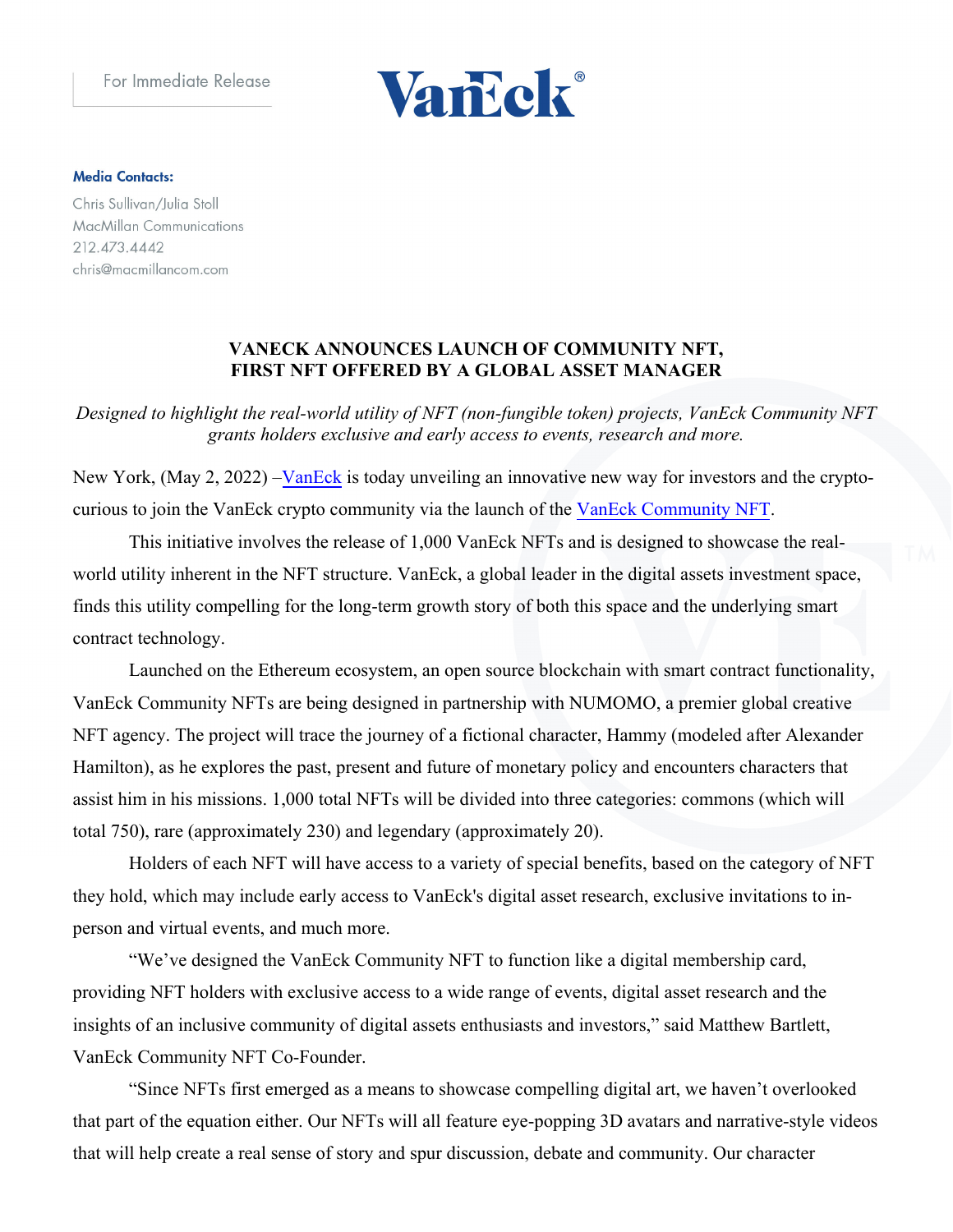'Hammy' is going to be an outstanding guide for anyone interested in seeing the past, present and future of finance unfold," added JP Lee, VanEck Community NFT Co-Founder.

The VanEck Community NFTs will be released the week of May 2 via airdrop to the first 1,000 people who sign up here: VanEck Community NFT portal page. To receive an NFT, one must have a crypto wallet address. For those new to the world of crypto and NFTs, VanEck has published a helpful guide that provides a step by step approach to setting one up.<sup>1</sup>

VanEck partnered with South Korea-based NUMOMO for the NFT project. NUMOMO's core mission is to onboard the next million metaverse users through innovative NFT projects. "We're proud to support VanEck as we explore the cutting-edge world of NFTs together in a very forward-looking way," said Rolf Hoefer, co-founder of NUMOMO. "We love this project, and we love the people we've worked with at VanEck just as much—to do great work, with great people, that's something worth getting up for."

VanEck will be making regular updates around its NFT efforts via Twitter ( $\omega$ vanecknft) and here.

### **About VanEck**

VanEck has a history of looking beyond the financial markets to identify trends that are likely to create impactful investment opportunities. We were one of the first U.S. asset managers to offer investors access to international markets. This set the tone for the firm's drive to identify asset classes and trends – including gold investing in 1968, emerging markets in 1993, and exchange traded funds in 2006 – that subsequently shaped the investment management industry.

Today, VanEck offers active and passive strategies with compelling exposures supported by well-designed investment processes. As of March 31, 2022, VanEck managed approximately \$85.5 billion in assets, including mutual funds, ETFs and institutional accounts. The firm's capabilities range from core investment opportunities to more specialized exposures to enhance portfolio diversification. Our actively managed strategies are fueled by in-depth, bottom-up research and security selection from portfolio managers with direct experience in the sectors and regions in which they invest. Investability, liquidity, diversity, and transparency are key to the experienced decision-making around market and index selection underlying VanEck's passive strategies.

Since our founding in 1955, putting our clients' interests first, in all market environments, has been at the heart of the firm's mission.

 <sup>1</sup> VanEck will not be listing or selling any NFTs on trading platforms such as OpenSea.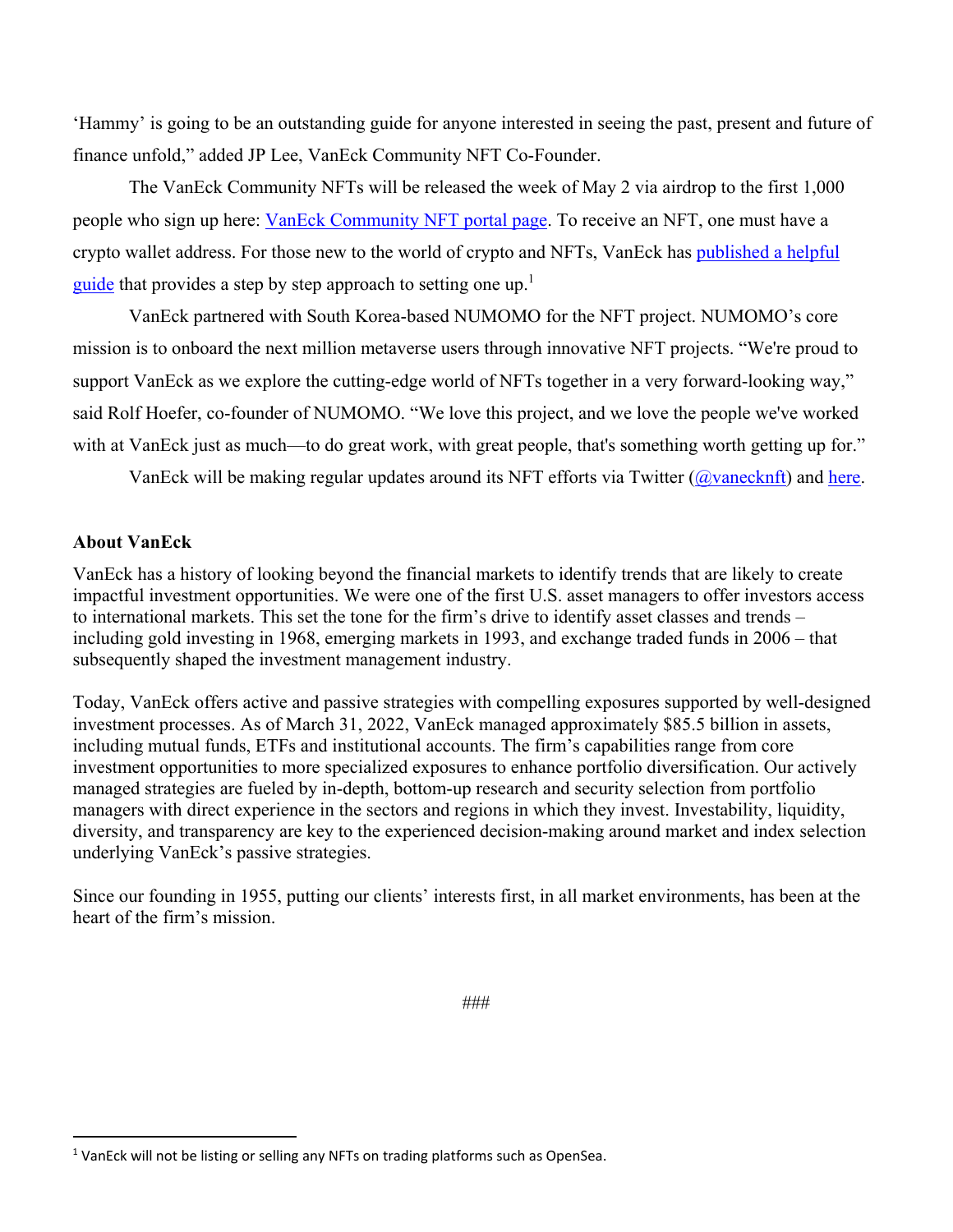## **Important Disclosures**

**Please note that VanEck may offer investments products that invest in the asset class(es) or industries included herein.** 

**In consideration of the receipt of non-fungible tokens ("NFTs") from VanEck, you represent, acknowledge, accept and agree that:**

You received the NFTs as a gift from VanEck. You did not pay any consideration, monetary or otherwise, for the NFTs.

The NFTs are not an investment. Rather, the NFTs are digital memorabilia intended solely for entertainment purposes. As entertainment memorabilia given to you as a gift, the NFTs have no value and are not intended by VanEck to ever have any value. Neither VanEck nor anyone else will take or not take any current or future action that is designed in any way to maintain the value of the NFTs, or to cause their value to grow or increase. You must not attempt to obtain an NFT from VanEck if you view it as an investment.

As a condition of receiving the NFTs, you shall hold the NFTs for your own personal benefit, and you shall not act, and are not acting, on behalf of any other person or entity; except that, if you are an affiliate of an entity or person whose relationship or affiliation you have made VanEck aware of prior to your receiving the NFT, and VanEck consents to your receiving an NFT, you may receive an NFT. You shall not sell, assign, alienate, lease, lend, fractionalize, re-gift, convey or transfer in any way the NFTs (or any interest therein) to any other person or entity, even an affiliate. Any sale, transfer, assignment, or other action covered in the preceding sentence shall be void. You must not attempt to obtain an NFT from VanEck if you plan to sell or transfer it.

This is not an offer to buy or sell, or a recommendation to buy or sell any of the securities/financial instruments mentioned herein. The information herein represents the opinion of the author(s), but not necessarily those of VanEck, and these opinions may change at any time. Non-VanEck proprietary information contained herein has been obtained from sources believed to be reliable, but not guaranteed. Not intended to be a forecast of future events, a guarantee of future results or investment advice. Historical performance is not indicative of future results. Current data may differ from data quoted. Any graphs shown herein are for illustrative purposes only.

Cryptocurrency is a digital representation of value that functions as a medium of exchange, a unit of account, or a store of value, but it does not have legal tender status. Cryptocurrencies are sometimes exchanged for U.S. dollars or other currencies around the world, but they are not generally backed or supported by any government or central bank. **Their value is completely derived by market forces of supply and demand, and they are more volatile than traditional currencies. The value of cryptocurrency may be derived from the continued willingness of market participants to exchange fiat currency for cryptocurrency, which may result in the potential for permanent and total loss of value of a particular cryptocurrency should the market for that cryptocurrency disappear.** Cryptocurrencies are not covered by either FDIC or SIPC insurance. Legislative and regulatory changes or actions at the state, federal, or international level may adversely affect the use, transfer, exchange, and value of cryptocurrency.